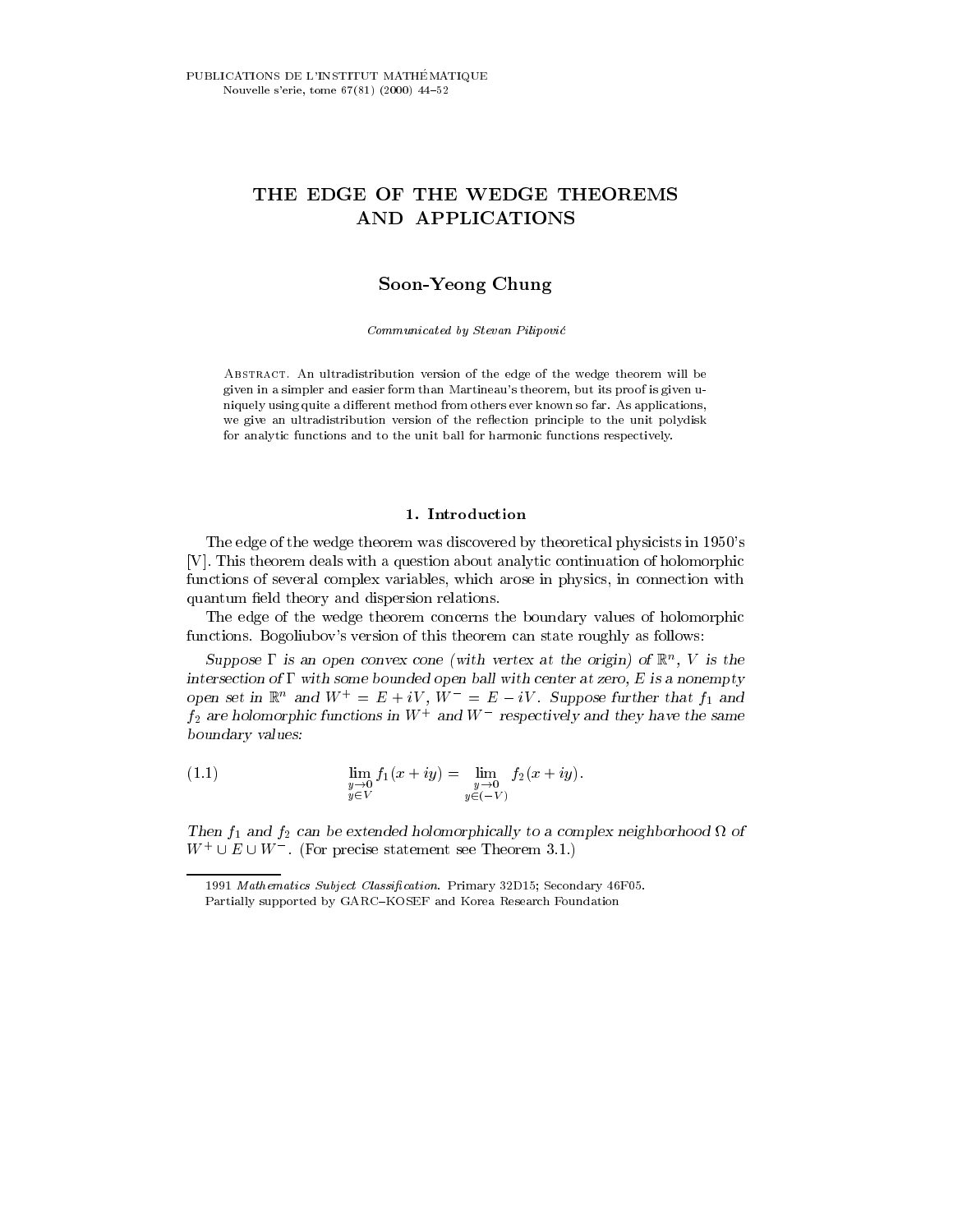The limits in (1.1) were given the sense of uniform convergence at the earlier stage, but it was recognized that the theorem is still valid if one takes the limits in (1.1) in the sense of Schwartz distributions.

The purpose of this paper is to prove the case where the limits in (1.1) is given in the sense of ultradistributions and give some applications to the complex function theory. Actually, this result, so called the ultradistribution version, is a special case of Martineau's theorem [M], in which the limit in (1.1) is given in the sense of hyperfunctions of Sato. But the hyperfunctional limit is not so easy to handle with than the distributional limit or the ultradistributional limit. So we expect that the ultradistribution version will be more convenient even if the sense of the limit was somewhat weakened.

As for the proof of the ultradistribution version we use quite a different method ever known so far. In fact, we use, so called, \the parametrix method", which was motivated by Komatsu  $[K1-K3]$ .

In the final section, as an applications to the complex function theory we give a reflection theorem for analytic functions in the polydisk with three equivalent conditions. Besides, a parallel result for the harmonic functions is also given here.

#### 2. Notations and preliminaries

We introduce briefly here the Gevrey class which is an intermediate space lying between the set of infinitely differentiable functions and the set of real analytic functions. See [K1] and [K2] for more details.

DEFINITION 2.1. Let  $s > 1$ ,  $n > 0$  and  $K$  be a compact subset of  $K$ . Then we denote by  $\mathcal{D}_{K}^{s,n}$  the set of all infinitely differentiable functions  $\phi$  in  $\mathbb{R}^{n}$  with support K satisfying that

$$
\sup_{x \in K \atop \alpha \in \mathbb{N}_n^n} \frac{|\partial^\alpha \phi(x)|}{h^{|\alpha|} \alpha!^s} < \infty
$$

where  $\mathbb{N}_0$  is the set of nonnegative integers and  $|\alpha| = \alpha_1 + \cdots + \alpha_n$ ,  $\partial^{\alpha} = \partial_1^{\alpha_1} \cdots \partial_n^{\alpha_n}$ ,  $\sigma_j = \frac{\partial}{\partial x_j}$  ( $j = 1, 2, \ldots, n$ ) for  $\alpha = (\alpha_1, \ldots, \alpha_n)$ .

Then  ${\cal D}^{s,n}_K$  is a Banach space under the norm defined by

(2.2) 
$$
||\phi||_{s,K,h} = \sup_{\substack{x \in K \\ \alpha \in \mathbb{N}_0^n}} \frac{|\partial^{\alpha} \phi(x)|}{h^{|\alpha|} \alpha!s}.
$$

and is naturally imbedded into  $\mathcal{D}_{K}^{s,\kappa}$  for  $k>0$ .

We denote by  $\mathcal{D}_{K}^{\vee}$  the set of all functions in  $\mathcal{D}_{K}^{s,n}$  for every  $h > 0$ . For an open subset  $\Omega$  of  $\mathbb{R}^n$  we denote by  $\mathcal{D}^{(s)}(\Omega)$  the set of all functions in  $\mathcal{D}_K^{(s)}$  for some compact subset K of this Gevre we call this Gevern this Geven the property on the space spaces. will not be considered here. In fact,  $s > 1$  make it possible to construct cut off functions and partitions of unity.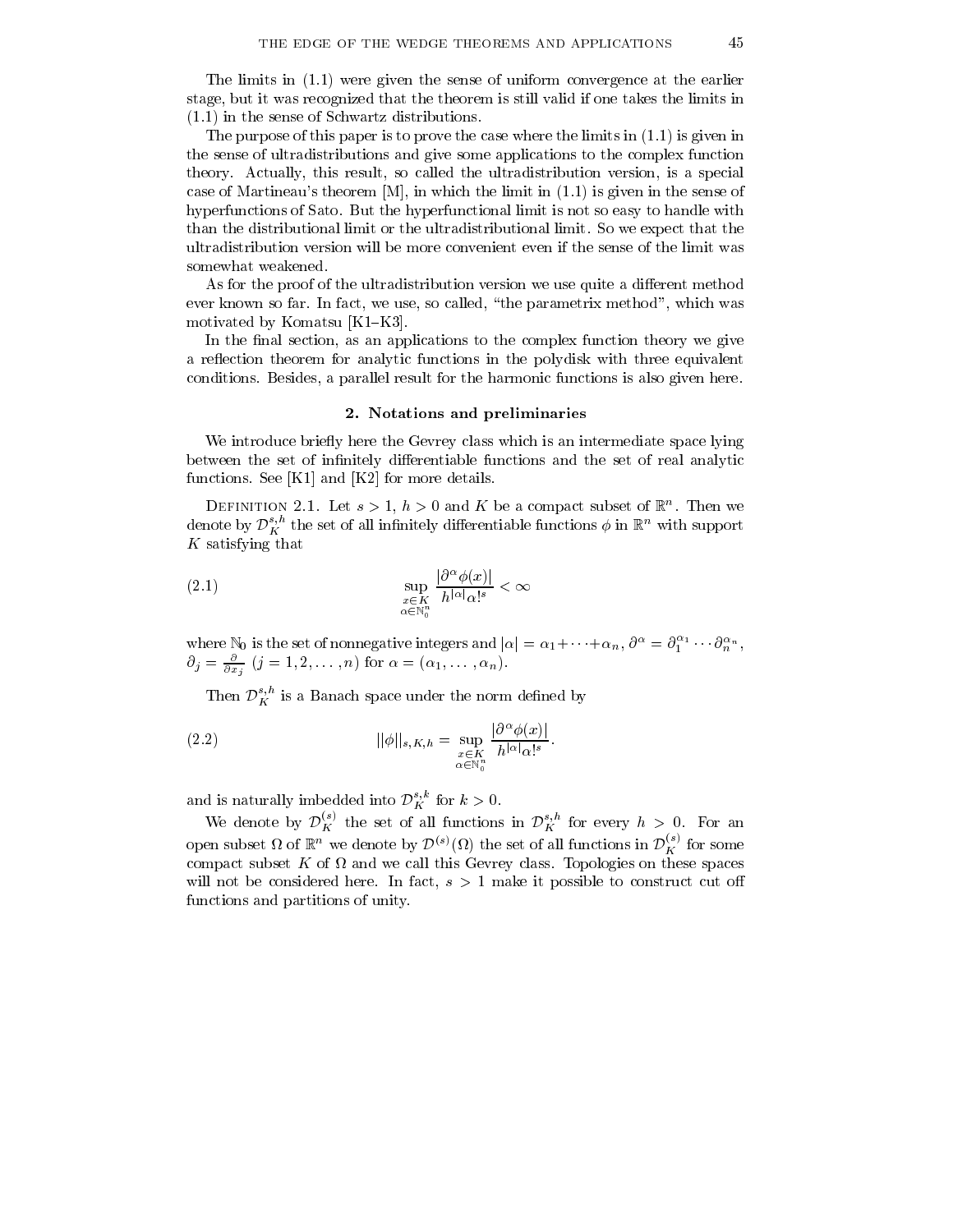A partial differential operator  $P(\partial)$  of infinite order is called a partial differential operator of Gevrey order <sup>s</sup> if

$$
P(\partial) = \sum_{\alpha} a_{\alpha} \partial^{\alpha}, \quad |a_{\alpha}| \leq CL^{|\alpha|} / \alpha!^{s}, \quad \alpha \in \mathbb{N}_{0}^{n}
$$

for some  $L>0$  and  $C>0$ . Then it is easy to see that  $P(\partial)\phi\in\mathcal{D}^{(s)}(\Omega)$  for every  $\phi \in \mathcal{D}^{(s)}(\Omega)$  and  $P(\partial)\phi(z)$  is analytic in  $\Omega$  if  $\phi(z)$  is analytic there.

The following proposition is a bit variation of Lemma 2.3 in [K3], which is a key to the proof of the main theorem later on.

PROPOSITION 2.2. For any  $L>0$ ,  $d_1>d_2>0$  and  $s>1$  there exist functions  $v(x) \in \mathcal{D}^{s,2/L}(C_{d_1}), w(x) \in \mathcal{D}^{(s)}(C_{d_1} \backslash C_{d_2}),$  and a partial differential operator  $P(\partial)$ of infinite order satisfying that

(2.4) 
$$
P(\partial)v(x) = \delta(x) + w(x), \quad x \in \mathbb{R}^n
$$

(2.5) 
$$
P(\partial) = \sum_{\alpha \in \mathbb{N}_0^n} a_{\alpha} \partial^{\alpha}, \quad |a_{\alpha}| \leq CM^{|\alpha|} / \alpha!^s, \quad \alpha \in \mathbb{N}_0^n,
$$

for some constants  $C > 0$  and M, where  $C_d = \{x \in \mathbb{R}^n \mid 0 \leq x_j \leq d, j =$  $1, 2, \ldots, n\}$  for  $d > 0$  and  $\delta(x)$  is the Dirac measure in  $\mathbb{R}^n$ .

In the above, the function  $v(x)$  plays a role of parametrix of the partial differential operator  $P(\partial)$  of infinite order in some sense. This fact will give an idea to the proof of the main theorem.

### 3. The edge of the wedge theorems

If I is an open cone in  $\mathbb R$  , let  $V$  be the intersection of I with some bounded open ball with center at the origin of  $\mathbb{R}^n$ . Let  $E$  be a nonempty open set in  $\mathbb{R}^n$ . Define

$$
W^+ = E + iV, \quad W^- = E - iV.
$$

In fact,  $W^+$  is the set of all  $z = x + iy$  in  $\mathbb{C}^n$  such that  $x \in E$ ,  $y \in V$ , where as  $x + iy \in W^-$  if and only if  $x \in E$  and  $-y \in V$ . Here the sets  $W^+$  and  $W^-$  are "wedges" whose "edge" is E. (We identify E with  $E +i0$ , this agrees with the usual identification of a real number with a complex number whose imaginary part is 0.)

The "continuous version" of the edge of the wedge theorem can now be stated.

I HEOREM **3.1.** If E, W, W are as above, then there is an open set M in  $\mathbb{C}^n$  which contains  $W^+ \cup E \cup W^-$  and which has the following property: Every continuous complex function f on  $W^+ \cup E \cup W$  which is holomorphic in  $W^+ \cup W^ \alpha$  tends to a holomorphic function  $F$  in  $\alpha$ .

The continuity assumption above on f amounts to saying that  $\lim f(x + iy)$ exists, as  $y \to 0$ , uniformly on each compact subset of E, i.e., f has continuous boundary values on the edge  $E$  when  $E$  is approached from  $W$  and  $W$ .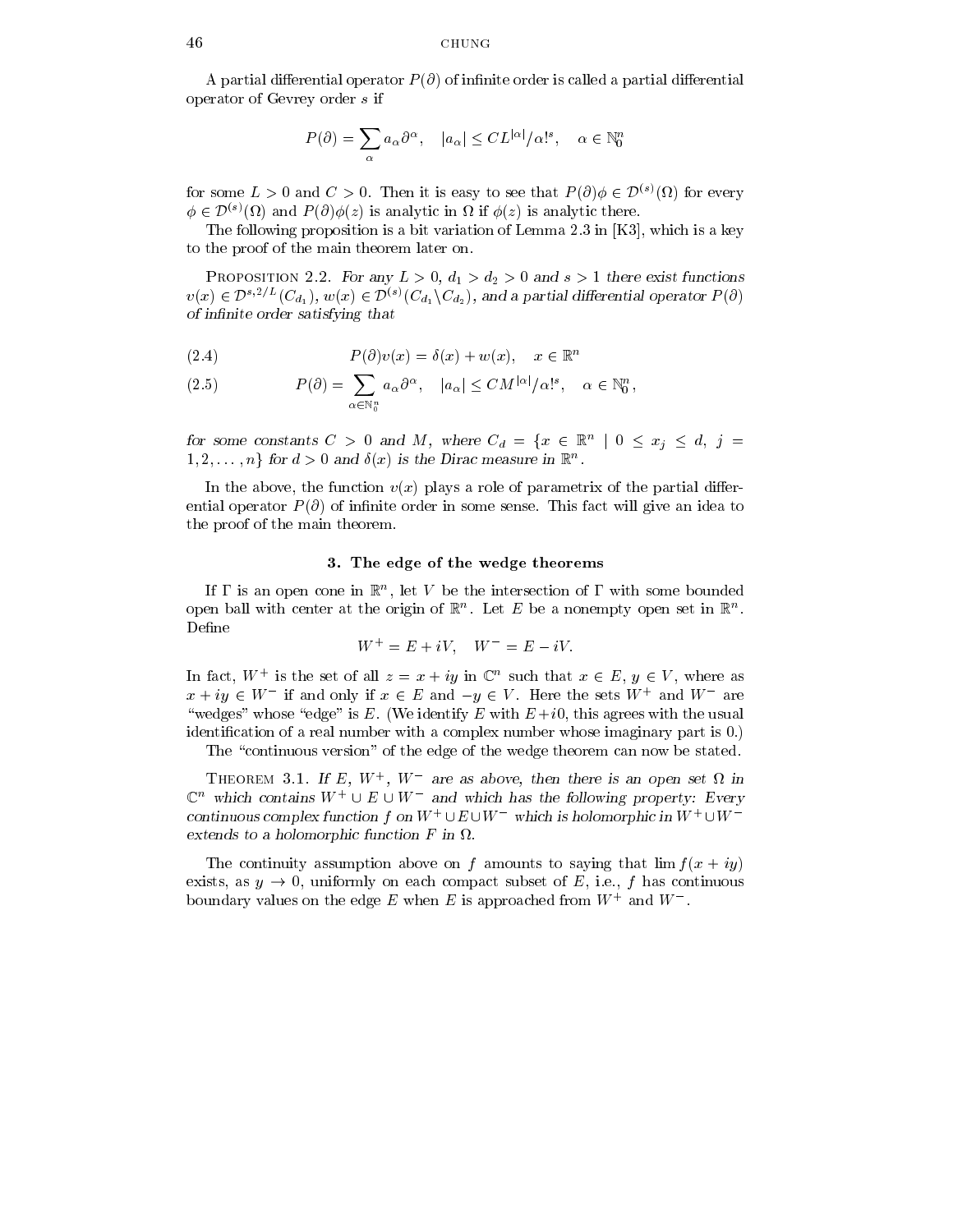It is interesting to weaken this assumption of uniform convergence, and in fact, it turns out that the same conclusion still holds if it is only assumed that  $\lim_{x \to i} f(x+iy)$ exists as  $y \rightarrow 0$  in the sense of distributions. That is to say

$$
\lim_{y\to\infty}\int_E f(x+iy)\phi(x)\,dx
$$

exists for every infinitely differentiable function  $\phi$  with compact support in E (see [R]).

Here we are going to show that the same result can be obtained merely if the limit exists only for much restricted class of test functions, so called Gevrey class of some order.

Of course this result is also a special case of Martineau's generalization saying that it is true only if the hyperfunctional boundary values exist on E. But, it is not so easy to use and apply the hyperfunctional boundary values. Thus the following "ultradistribution version" will be more convenient. The proof will be done using so called the parametrix, which was constructed in the previous section.

Theorem 3.2. Let <sup>W</sup><sup>+</sup> , <sup>W</sup> and <sup>E</sup> be as in Theorem 3.1. Then there exists an open set  $\Omega$  in  $\mathbb{C}^n$  which contains  $W^+\cup W^-$  and satisfies the following:

If f is holomorphic in  $W^+ \cup W^-$  and there is a number  $s > 1$  such that

(3.1) 
$$
\lim_{y \to 0} \int_{E} f(x+iy) \phi(x) dx
$$

exists (as a complex number) for every  $\phi \in \mathcal{D}^{(s)}(E)$ , then f has a holomorphic extension F in  $\Omega$  (Of course,  $y \to 0$  within  $V \cup (-V)$  in (3.1)).

*Proof.* Let Q and K be compact subsets in  $\mathbb{R}^n$  with  $Q \subset E$  and K so small that  $Q + K \subset E$ . We first choose  $t > 0$  with  $1 < t < s$  so that  $\mathcal{D}^{t,h}(E) \subset \mathcal{D}^{(s)}(E)$  for every  $h > 0$ . For each  $y \in V \cup (-V)$  the equation

(3.2) 
$$
\Lambda_y(\psi) = \int_E f(\xi + iy) \psi(\xi) d\xi
$$

defines a continuous linear functional on a Banach space  $\mathcal{D}^{t,h}(Q + K)$ . Since  $\sup_{y\in V\cup \{-V\}}|\Lambda_y(\psi)|$  is finite, the uniform boundedness principle implies that there exists a constant, not depending on <sup>y</sup> such that

$$
|\Lambda_y(\psi)| \le C ||\psi||_{t,Q+K,h}
$$

For a fixed  $\phi_0 \in \mathcal{D}^{t,h/2}(K) \subset \mathcal{D}^{t,h}$  we let  $\tau_x \phi$  be a translation given by

$$
(\tau_x \phi_0)(\xi) = \phi_0(\xi - x), \quad x \in Q.
$$

Then the map  $T: Q \to \mathcal{D}^{t,h}(Q + K)$  defined by  $T(x) = \tau_x(\phi_0)$  is continuous since

$$
\sup_{\xi,\alpha}\frac{|\partial^\alpha_\xi[\phi_0(\xi-x)-\phi_0(\xi-x_0)]|}{h^{|\alpha|}\alpha!^t}\leq C|x-x_0|\sup_{\xi,\alpha}\frac{|\partial^\alpha_\xi\phi_0(\xi)|}{(h/2)^{|\alpha|}\alpha!^t}
$$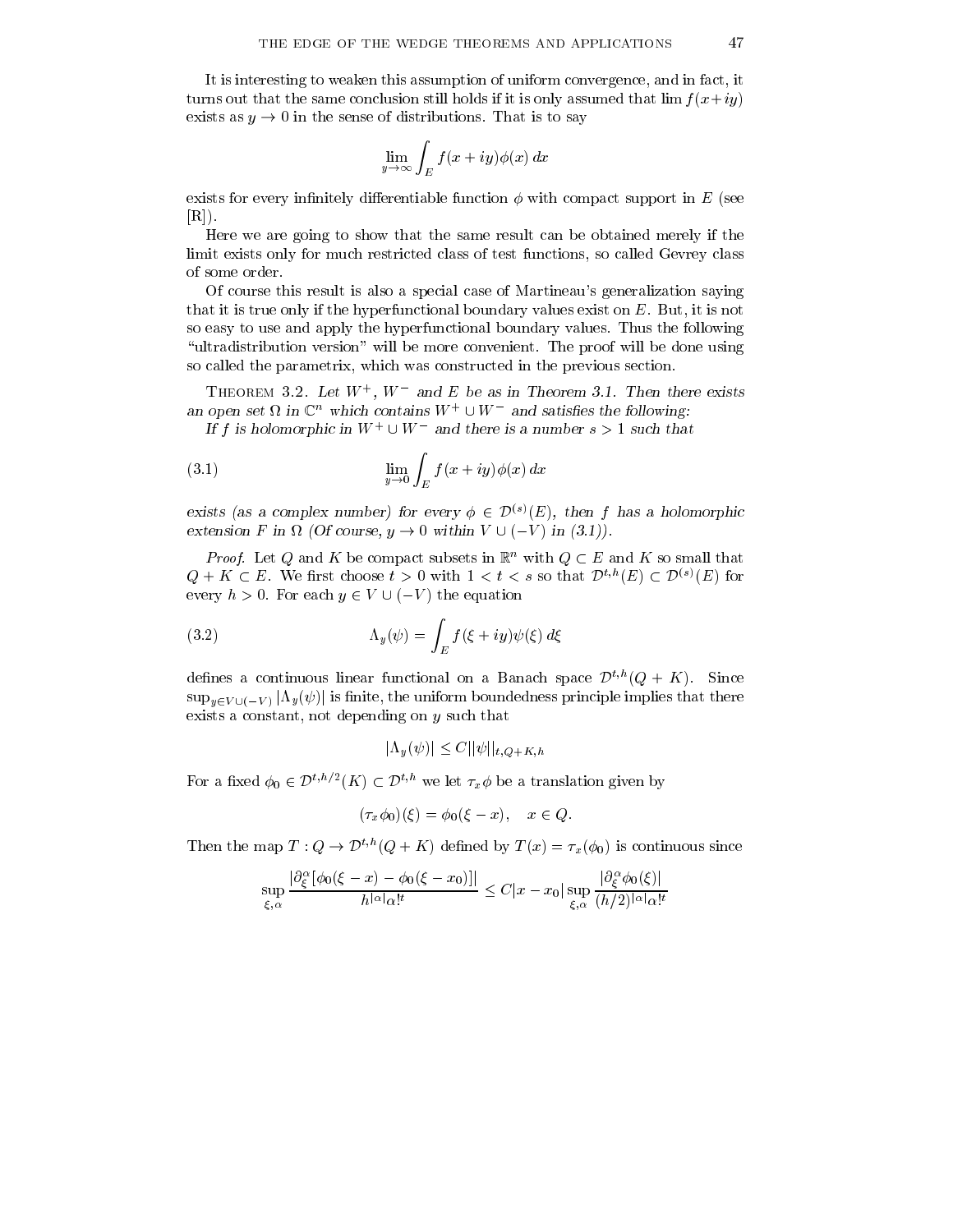for every x and  $x_0 \in Q$  and for some constant  $C > 0$ . Since Q is compact it is clear that

$$
T(Q) = \{ \tau_x \phi_0 \in \mathcal{D}^{t,h}(Q+K) \mid x \in Q \} = \{ \phi_0(\cdot - x) \mid x \in Q \}
$$

is a compact subset of  $\mathcal{D}^{t,h}(Q+K)$ . Then for every  $\varepsilon > 0$  there exist  $x_1, x_2, \ldots, x_n \in$  $Q$  such that for every  $x \in Q$ 

(3.4) 
$$
||\phi_0(\cdot - x) - \phi_0(\cdot - x_j)||_{t, Q+K, h} < \varepsilon / C
$$

for at least one j depending on x, where C is the constant in  $(3.3)$ .

On the other hand, by (3.1) the integral

$$
\int_E f(x+\xi+iy)\phi_0(\xi) d\xi = \int_E f(\xi+iy)\phi_0(\xi-x) d\xi = \Lambda_y(\tau_x\phi_0)
$$

converges to a complex number  $\Lambda(x)$  for each  $x \in Q$ , as  $y \to 0$ .

Therefore, in view of (3.4) we have

$$
\left| \Lambda(x) - \int_E f(x + \xi + iy) \phi_0(\xi) d\xi \right|
$$
  
\n
$$
\leq |\Lambda(x) - \Lambda_y(\tau_{x_j} \phi_0)| + |\Lambda_y(\tau_{x_j} \phi_0) - \Lambda_y(\tau_x \phi_0)|
$$
  
\n
$$
\leq |\Lambda(x) - \Lambda_y(\tau_{x_j} \phi_0)| + C ||\phi_0(\cdot - x_j) - \phi_0(\cdot - x)||_{t, Q + K, h}
$$
  
\n
$$
\leq |\Lambda(x) - \Lambda_y(\tau_{x_j} \phi_0)| + \varepsilon
$$

This implies that

(3.5) 
$$
\max_{x \in Q} \left| \Lambda(x) - \int_{E} f(x + \xi + iy) \phi_0(\xi) d\xi \right| \to 0
$$

as  $y \to 0$ .

Now we choose, as in Proposition 2.2, functions  $v(x) \in \mathcal{D}^{t,h/2}(C_{d_1}), w(x) \in$  $\mathcal{D}^{(t)}(C_{d_1}\backslash C_{d_2})$  and a partial differential operator  $P(\partial)$  of infinite order satisfying that

(3.6) 
$$
P(\partial)v(x) = \delta(x) + w(x), \quad x \in \mathbb{R}^n
$$

(3.7) 
$$
P(\partial) = \sum_{\alpha \in \mathbb{N}_0^n} a_{\alpha} \partial^{\alpha}, \quad |a_{\alpha}| \leq CM^{|\alpha|}/\alpha!^t, \quad \alpha \in \mathbb{N}_0^n
$$

for some constants  $C>0$  and  $M>0$ . Here we should choose the real number  $d_1$ so that  $C_{d_1} \subset K$ .

Define two functions  $g(z)$  and  $h(z)$  on  $(Q + iV) \cup (Q - iV)$  by

$$
g(z) = \int_E f(x + \xi + iy)v(\xi) d\xi
$$

$$
h(z) = \int_E f(x + \xi + iy)w(\xi) d\xi
$$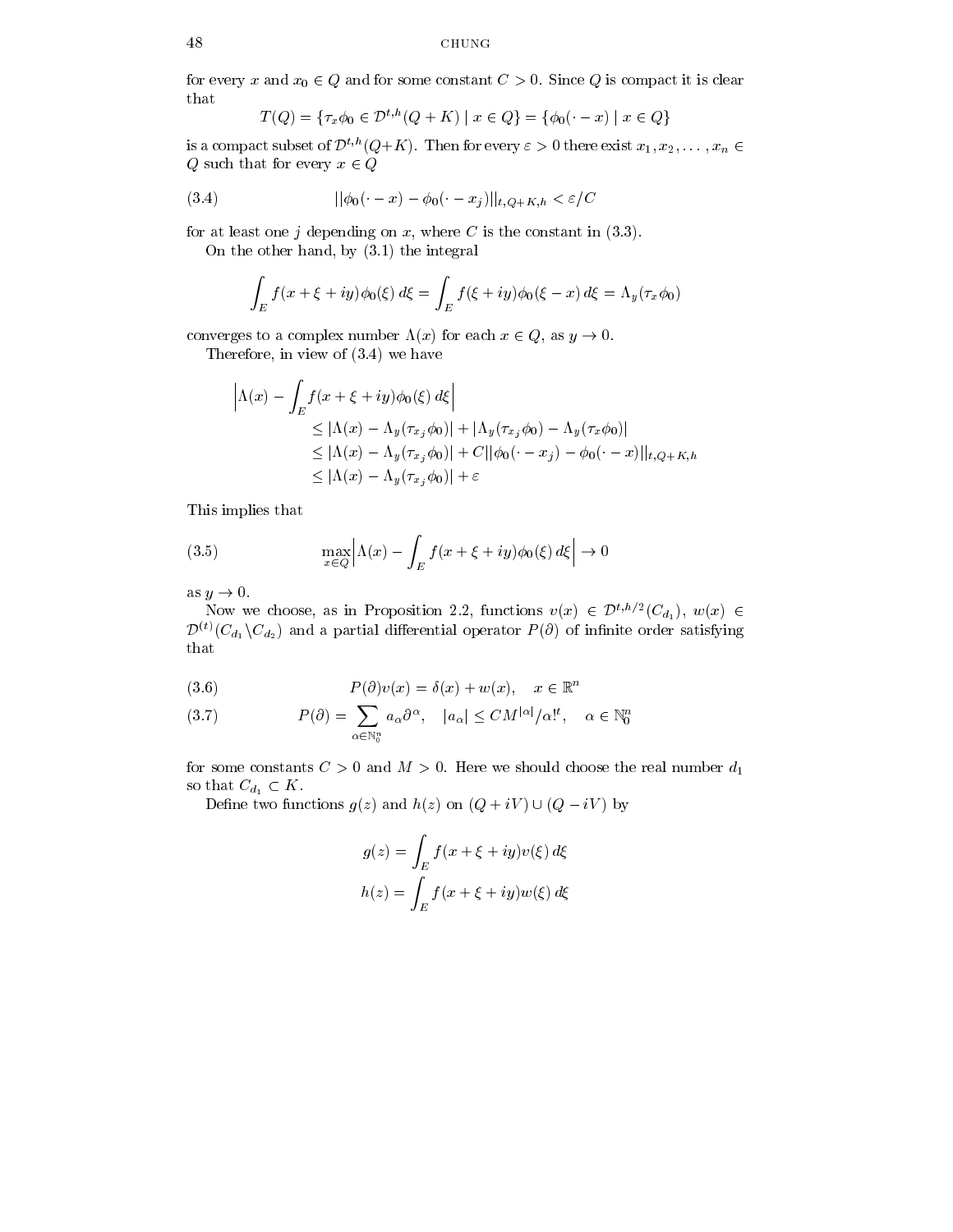Then these two functions are holomorphic in  $Q^0 + iV$  and  $Q^0 + i(-V)$  where  $Q^0$ denotes the interior of  $Q$ . Also,  $(3.5)$  and the continuous version imply that there exists an open set  $\mathcal{U}_Q$  in  $\mathbb{C}^+$  which contains  $Q^+$ , which is independent of v and w, and to which  $g(z)$  and  $h(z)$  extend holomorphically.

On the other hand, by (3.6) we have

$$
(3.8) \t f(z) = P(\partial)g(z) - h(z)
$$

Since the partial differential operator  $P(\partial)$  with (3.7) maps holomorphic functions into holomorphic functions <sup>f</sup> (z) also extends holomorphically to Q. Then the open set  $\Omega = \bigcup \Omega_{\Omega}, Q$  compact cube, is the required one so that this completes Q2E the proof.

As a corollary of Theorem 3.2 we obtain directly the following uniqueness theorem:

COROLLARY 3.3. Suppose  $W^+ = E + iV$  is as above,  $f(z)$  is holomorphic in W<sup>+</sup> and there exists <sup>s</sup> > 1 such that

(3.9) 
$$
\int_{E} f(x+iy)\phi(x) dx \to 0
$$

as  $y \to 0$  within V, for every  $\phi \in \mathcal{D}^{(s)}(E)$ . Then  $f = 0$ .

The reflection principle also can be stated in the sense of ultradistribution, in which the main hypothesis is put only on the imaginary part of  $f$ .

I HEOREM 3.4. Let E, W , W and M be as in I heorem 3.2. Suppose that  $f(z) = u(z) + iv(z)$  is holomorphic in W  $\,$ , where u and v are real, and there is s > 0 such that

$$
\lim_{y \to 0} \int_E v(x+iy) \phi(x) \, dx
$$

for every  $\phi \in \mathcal{D}^{(s)}(E)$  (here  $y \to 0$  within V). Then  $f(z)$  has a holomorphic extension  $F$  in  $\Omega$  by the relation  $F(z) = f(z)$  in W

## 4. Applications in the polydisk

We denote by  $U^+$  the unit polydisk in  $\mathbb{C}^+$  which consists of all  $z = (z_1, z_2, \ldots, z_n)$  $i \in \mathbb{C}^n$  with  $|z_j| < 1$  for  $j = 1, 2, \ldots, n$ , and by  $T^n$  the unit torus. To every f defined on  $U^n$  we associate a function  $f(z)$  in  $\mathbb{R}^n + i\mathbb{R}^n_+$  where  $\mathbb{R}^n_+ = \{y \in \mathbb{R}^n \mid y_j > 0,$  $j = 1, 2, \ldots, n$ . This can be often written in the form

$$
\tilde{f}_y(x) = f_r(w)
$$
 or  $\tilde{f}(x+iy) = f(rw)$ 

where  $x = (x_1, x_2, \ldots, x_n) \in \mathbb{R}^n$ ,  $y = (y_1, y_2, \ldots, y_n) \in \mathbb{R}^n$ ,  $r = (r_1, r_2, \ldots, r^n)$  $\in \mathbb{R}^n$  with  $0 < r_j < 1, j = 1, 2, ..., n$ ,  $w = (w_1, w_2, ..., w_n)$  with  $|w_j| = 1$ ,  $j = 1, 2, \ldots, n$  and  $\alpha = (r_1w_1, r_2w_2, \ldots, r_nw_n).$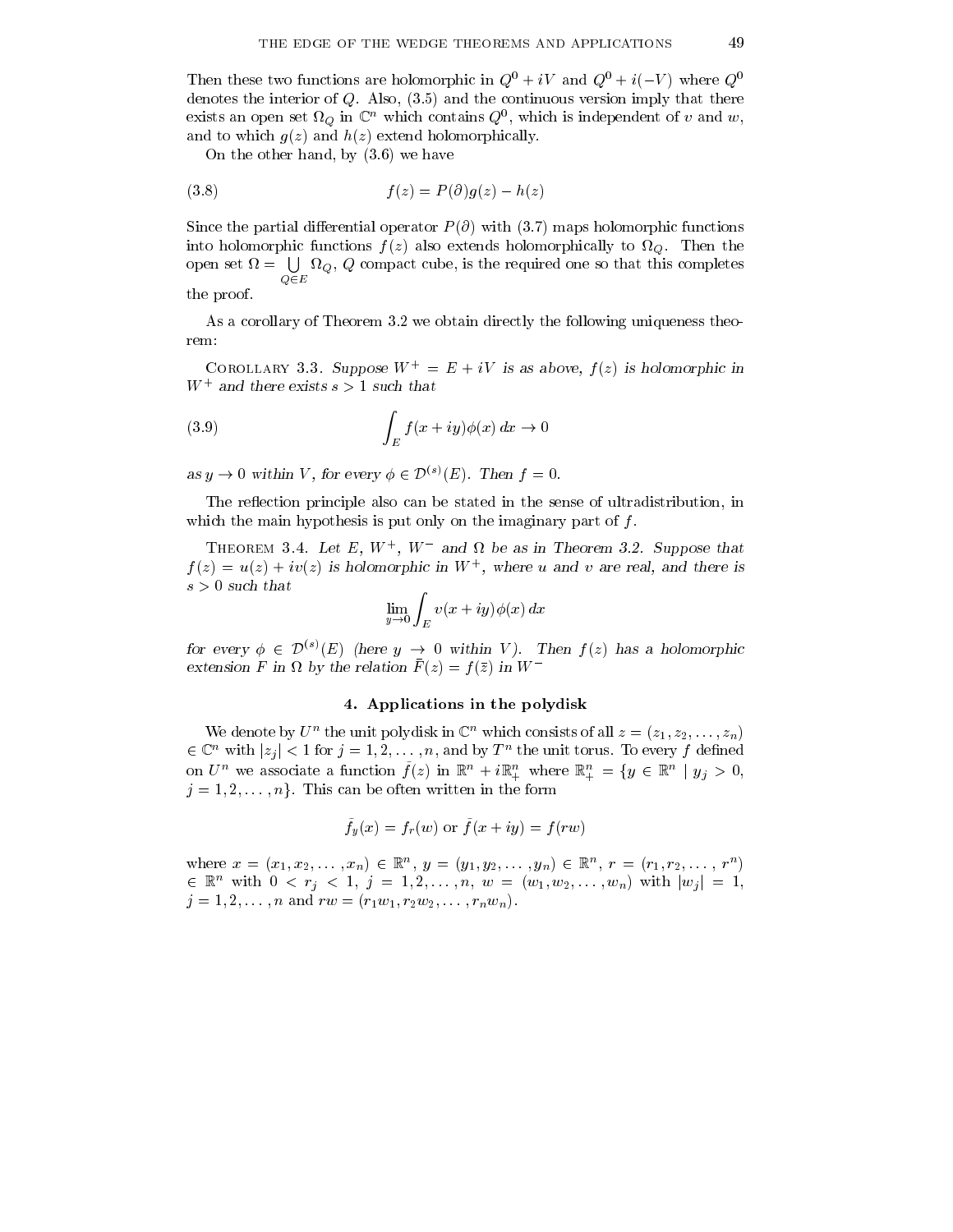It is well known that the change of variables  $z \to e^{iz}$  maps all of  $\mathbb{C}^n$  into  $\mathbb{C}^n$  and is locally one to one. Hence any extension of  $f$  will give rise to a corresponding extension of  $\hat{f}$  and vice versa.

Let  $E \subset T^n$  and  $0 < \delta < 1$ . Then we denote by  $[E, \delta]$  the set of all rw such that  $w \in E$  and  $\delta < r_j < 1, j = 1, 2, \ldots, n$ . Under the change of variables given above,

[E,  $\sigma$ ] corresponds to a set  $E + iV$  where V is an open cube in  $\mathbb{R}_+$ .<br>When  $E \subset T^n$  is open and f is defined in some  $[E, \delta]$  we say that  $f(z)$  has an  $(s)$ -ultradistribution limit on E if

(4.1) 
$$
\lim \int_{E} f_r(w) \phi(w) dm_n(w)
$$

exists, for every  $\phi \in \mathcal{D}^{(s)}(E)$ , as  $r_j \to 1 \ (1 \leq j \leq n)$ . Here  $m_n$  denotes the Haar  $measured$  incrimalized Lebesgue measure) of  $T$ 

Now for a  $\phi \in \mathcal{D}^{(s)}(T^n)$ , we consider the Fourier series expansion:

(4.2) 
$$
\phi(w) = \sum_{\gamma \in \mathbb{Z}^n} c(\gamma) w^{\gamma}, \quad w \in T^n
$$

where  $\mathbb Z$  is the set of all integers and

(4.3) 
$$
c(\gamma) = \int_{T^n} w^{-\gamma} \phi(w) dm_n(w).
$$

If we denote  $w_j = e^{i\theta_j}, \theta_j \in [0, 2\pi], j = 1, 2, \ldots, n$  then for every  $h > 0$  there is a constant  $C>0$  such that

$$
|\gamma^{\alpha}c(\gamma)| = \left| \int_{T^n} (\partial_{\theta}^{\alpha} e^{-i\gamma \theta}) \phi(e^{i\theta}) dm_n(e^{i\theta}) \right|
$$
  
\n
$$
\leq \int_{T^n} |\partial_{\theta}^{\alpha} \phi(e^{i\theta}) dm_n(e^{i\theta})|
$$
  
\n
$$
\leq Ch^{|\alpha|} \alpha!^s, \quad \alpha \in \mathbb{N}_0^n, \ \gamma \in \mathbb{Z}^n
$$

Hence it follows that for every  $z>0$ 

(4.4) 
$$
|c(\gamma)| \leq C_{\varepsilon} \exp(-\varepsilon |\gamma|^{1/s}), \quad \gamma \in \mathbb{Z}^n
$$

where  $|\gamma| = |\gamma_1| + |\gamma_2| + \cdots + |\gamma_n|$  for  $r \in \mathbb{Z}^n$ . Conversely, it is easy to see that if  $C(\gamma)$  satisfies (4.4) the function given by (4.2) belongs to  $\mathcal{D}^{(s)}(T^n)$ .

THEOREM 4.1 The following properties of a holomorphic function  $f(z) = \sum a_{\alpha} z^{\alpha}$ The order  $2\ln 4$ . The following properties of a holomorphic function  $J(z) = \sum_{\alpha \in \mathbb{N}_0^n} a_{\alpha} z^{-\alpha}$ in  $U^n$  are equivalent:

(i) There are constant  $h > 0$  and  $C > 0$  such that  $|a_{\alpha}| \leq C \exp[h|\alpha|^{1/s}], \alpha \in \mathbb{N}_{0}^{n}$ .

- $\left( \mu \right)$  f has an  $\left( s\right)$ -ultradistribution limit on T  $^{\circ}$  .
- (iii) There is some sequence of r's tending to  $(1,1,\ldots,1)$  for which the integral

$$
\lim \int_E f_r(w) \phi(w) \, dm_n(w)
$$

converges for every  $\phi \in \mathcal{D}^{(s)}(E)$ .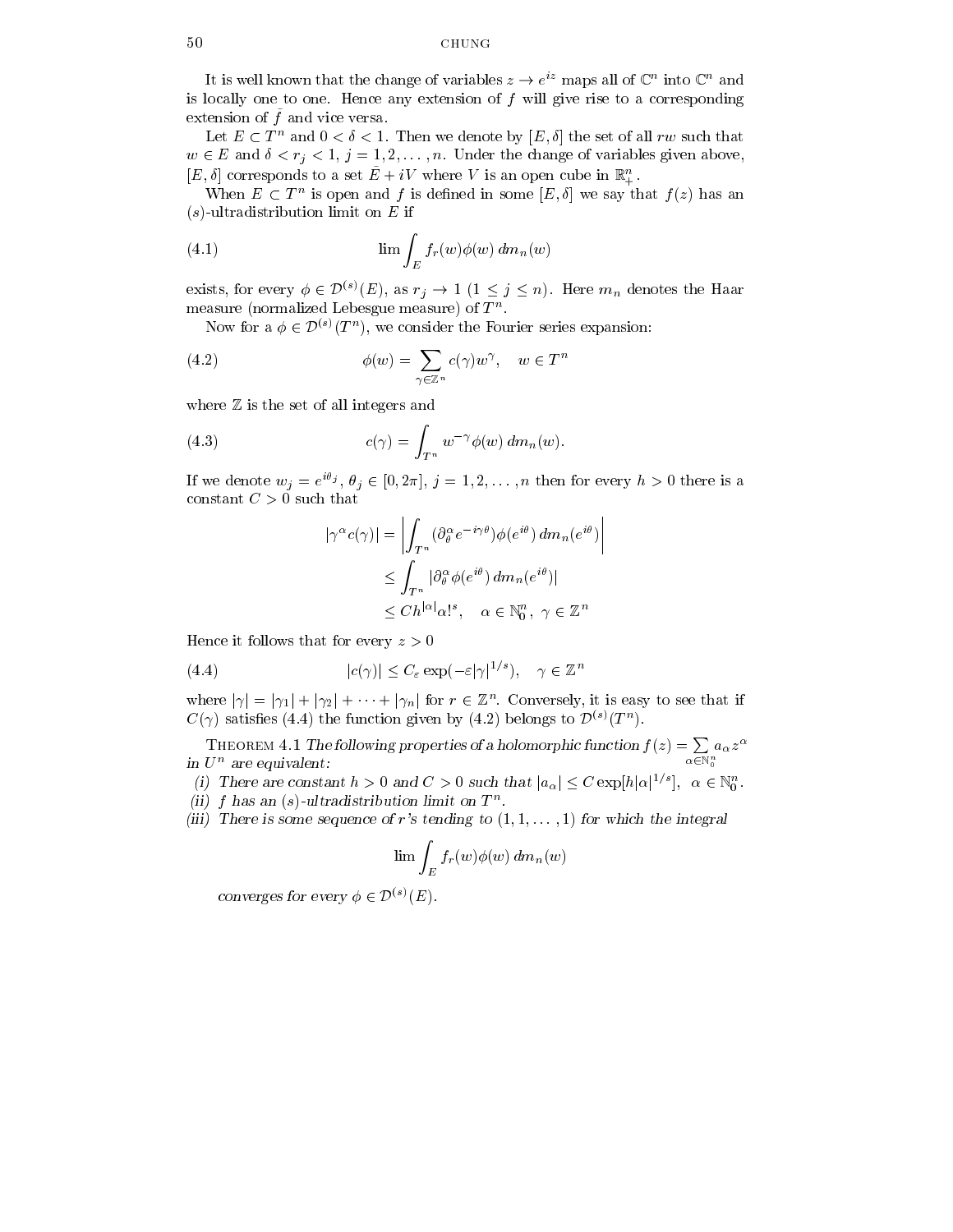*Proof.* For a function  $\phi \in \mathcal{D}^{(s)}(T^n)$  let  $\phi(\alpha)$  be Fourier coefficients of  $\phi$  for each  $\alpha \in \mathbb{Z}^n$ . If (1) is true then

$$
\int_{T^n} f_r(w)\phi(\bar{w}) dm_n(w) = \sum_{\alpha \in \mathbb{N}_0^n} a_{\alpha} r^{\alpha} \int_{T^n} w^{\alpha} \phi(\bar{w}) dm_n(w) = \sum_{\alpha \in \mathbb{N}_0^n} a_{\alpha} r^{\alpha} \hat{\phi}(\alpha)
$$

Thus if (i) holds then taking  $\varepsilon = 2h$  in (4.4) and  $p > s(n + 1)$  we have

$$
\left| \int_{T^n} f_r(w)\phi(\bar{w}) \, dm_n(w) \right| \le C \sum_{\alpha \in \mathbb{N}_0^n} r^{|\alpha|} \exp[-h|\alpha|^{1/s}] \le C \sum_{\alpha \in \mathbb{N}_0^n} \frac{p! r^{|\alpha|}}{h^p |\alpha|^{n+1}}
$$

converges as  $r_j \to 1$   $(1 \leq j \leq n)$ . Thus, (i) implies (ii) and (ii) trivially implies (iii).

Now suppose that (i) is false. There are multi-indices  $\alpha(k) \in \mathbb{N}_0^n$  with  $|\alpha(k)| >$  $k, k = 1, 2, \ldots$ , such that  $|a_{\alpha(k)}| > \exp[k|\alpha(k)|^{1/s}], \quad k \in \mathbb{N}$ . Taking  $\Lambda_k$  with  $\Lambda_k a_{\alpha(k)} = |a_{\alpha(k)}|$  ( $k \in \mathbb{N}$ ) and putting

$$
\phi(w) = \sum_{k=1}^{\infty} w^{-\alpha(k)} \exp[-k|\alpha(k)|^{1/s}]
$$

then  $\phi(w)$  is an analytic function on  $T^n$ , so that it belongs to  $\mathcal{D}^{(s)}(T^n)$ . But,

$$
\int_{T^n} f_r(w) \phi(w) dm_n(w) = \sum_{k=1}^{\infty} |a_{\alpha(k)}| \exp[-k|\alpha(k)|^{1/s}] r^{\alpha(k)} > \sum_{k=1}^{\infty} r^{\alpha(k)}
$$

which tends to  $\infty$  as  $r \to (1, 1, \ldots, 1)$  through any sequence. This completes the proof.

Now we are in a position to state the ultradistribution version of the Schwartz reflection principle for the polydisk.

We let  $W^n$  be the set of all  $z = (z_1, z_2, \ldots, z_n)$  in  $\mathbb{C}^n$  such that  $|z_j| > 1$  for  $1 \le j \le n$ .

THEOREM 4.2. For every open  $E \subset T^n$  there exists an open set  $\Omega$  in  $\mathbb{C}^n$  with the following properties:

- (i)  $\Omega$  contains  $U^n \cup E \cup V^n$ ,
- (ii) if  $f(z) = u(z) + iv(z)$  is holomorphic in  $U<sup>n</sup>$  and there exists  $s > 0$  such that  $v(z)$  has an (s)-ultradistribution limit 0 in E, then  $f(z)$  extends holomor $p$ ilitally to  $\mu$ .

*Proof.* Since the change of variables  $z \rightarrow e^{iz}$ , which is given at the beginning of  $t$ his section, maps  $\mathbb{C}^\times$  nito  $\mathbb{C}^\times$  and is locally one to one the proof of this theorem is immediately obtained from Theorem 3.4.

Remark. In view of Theorem 4.1 the hypothesis about  $v(z)$  can be changed by one of three equivalent conditions.

We now give parallel results for the harmonic functions. Actually, if we replace  $U^n$  and  $T^n$  in the above argument by the unit ball  $B(0;1) = \{x \in \mathbb{R}^n | |x| < 1\}$ and the sphere  $S^{n-1}$  we obtain the parallel results, since we have also the change of variables which maps  $B(0, 1)$  onto the upper half space and which is conformal. So, we state them without proof.